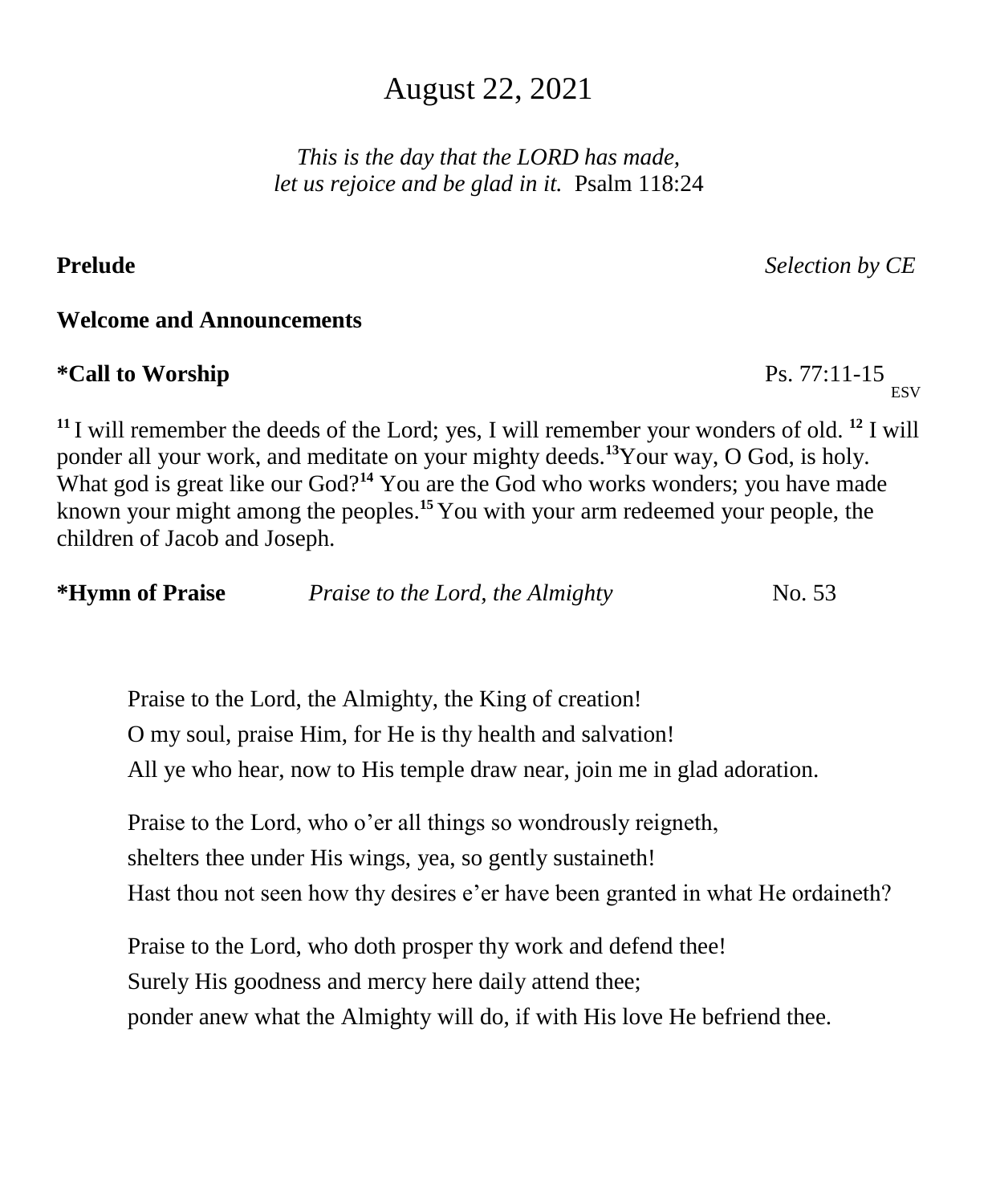Praise to the Lord, who with marvelous wisdom hath made thee, decked thee with health, and with loving hand guided and stayed thee. How oft in grief hath not He brought thee relief, spreading His wings to o'er-shade thee!

Praise to the Lord! O let all that is in me adore Him! All that hath life and breath, come now with praises before Him! Let the amen sound from His people again; gladly fore'er we adore Him!

Hymns from *Trinity Hymnal* used by permission of Great Commission Publications.

# **\*Prayer of Invocation**

# **Scripture Reading Gen 44:1-17**

# **Prayer of Confession**

Gracious Heavenly Father, we thank you for the grace that has been given to us in Christ Jesus. In him, you have enriched us in knowledge and wisdom. Yet like Lot's wife, and the people in Noah's day, we confess that we are ill-prepared for the coming of your kingdom. Humble us, we pray, that we might live in accordance with this knowledge of your coming, and that we would be found working hard for your good when you do come again or call us home. Let us choose the folly of God over the wisdom of the world. Let us choose the weakness of God over the power of the world. Let us boast, not in ourselves, but in Christ. We pray in His name. Amen.

# **Assurance of Pardoning Grace** Ps. 77:19-20

<sup>19</sup> Your way was through the sea, your path through the great waters; yet your footprints were unseen. **<sup>20</sup>** You led your people like a flock by the hand of Moses and Aaron.

**ESV**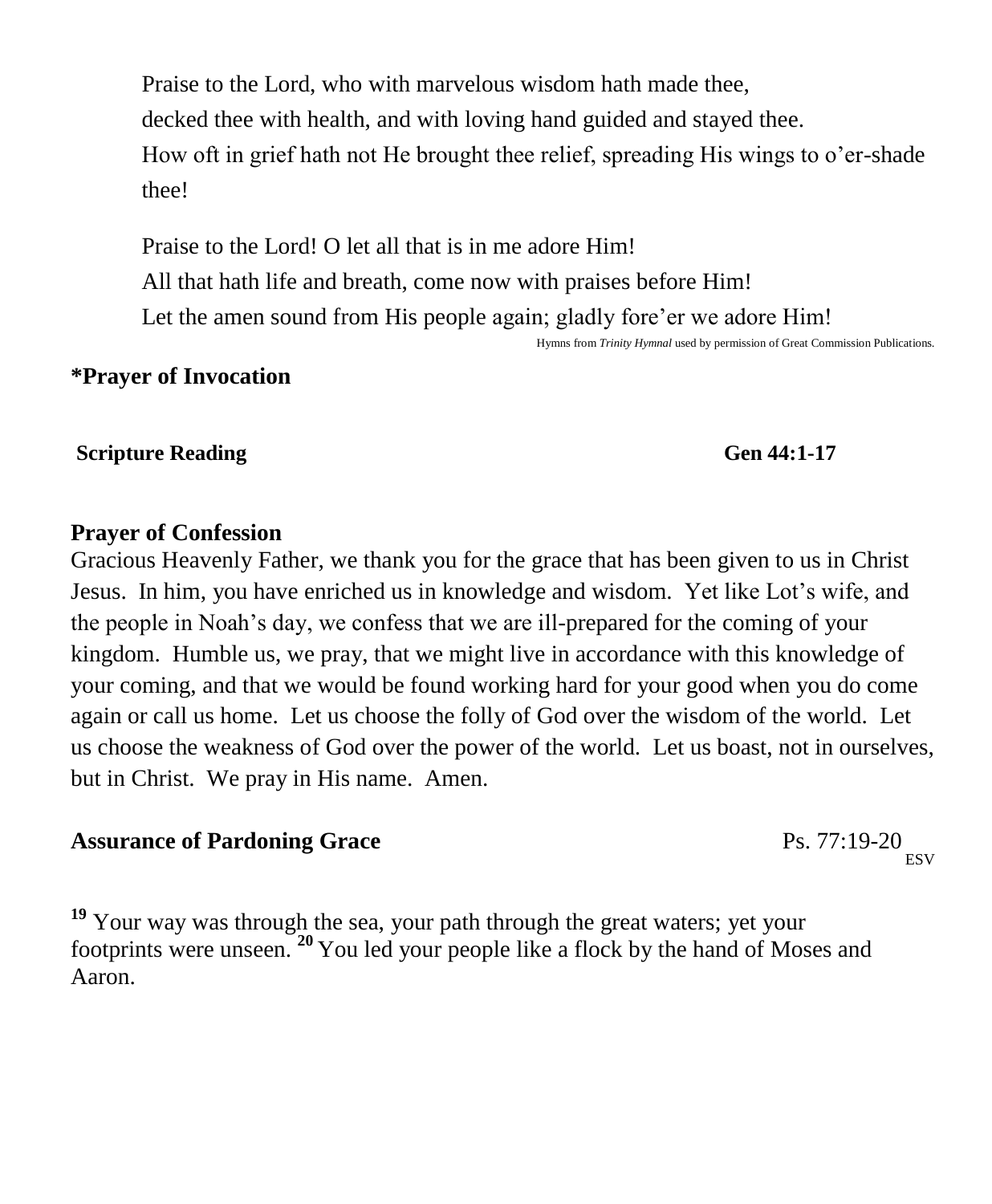# \***Hymn of Thanksgiving** *Great Is Thy Faithfulness* No. 32

Great is Thy faithfulness, O God, my Father; there is no shadow of turning with Thee; Thou changest not, Thy compassions, they fail not; as Thou hast been Thou forever wilt be.

# REFRAIN:

Great is Thy faithfulness! Great is Thy faithfulness! Morning by morning new mercies I see; all I have needed Thy hand hath provided. Great is Thy faithfulness, Lord, unto me!

Summer and winter and springtime and harvest, sun, moon, and stars in their courses above, join with all nature in manifold witness to Thy great faithfulness, mercy, and love. REFRAIN

Pardon for sin and a peace that endureth, Thine own dear presence to cheer and to guide, strength for today and bright hope for tomorrow, blessings all mine, with ten thousand beside! REFRAIN

Hymns from Trinity Hymnal used by permission of Great Commission Publications.

## **WSC 51-52**

# **Q. 51. What is forbidden in the second commandment?**

A. The second commandment forbiddeth the worshiping of God by images, or any other way not appointed in his word.

## **Q. 52. What are the reasons annexed to the second commandment?**

A. The reasons annexed to the second commandment are, God's sovereignty over us, his propriety in us, and the zeal he hath to his own worship.

**Prayer of Intercession**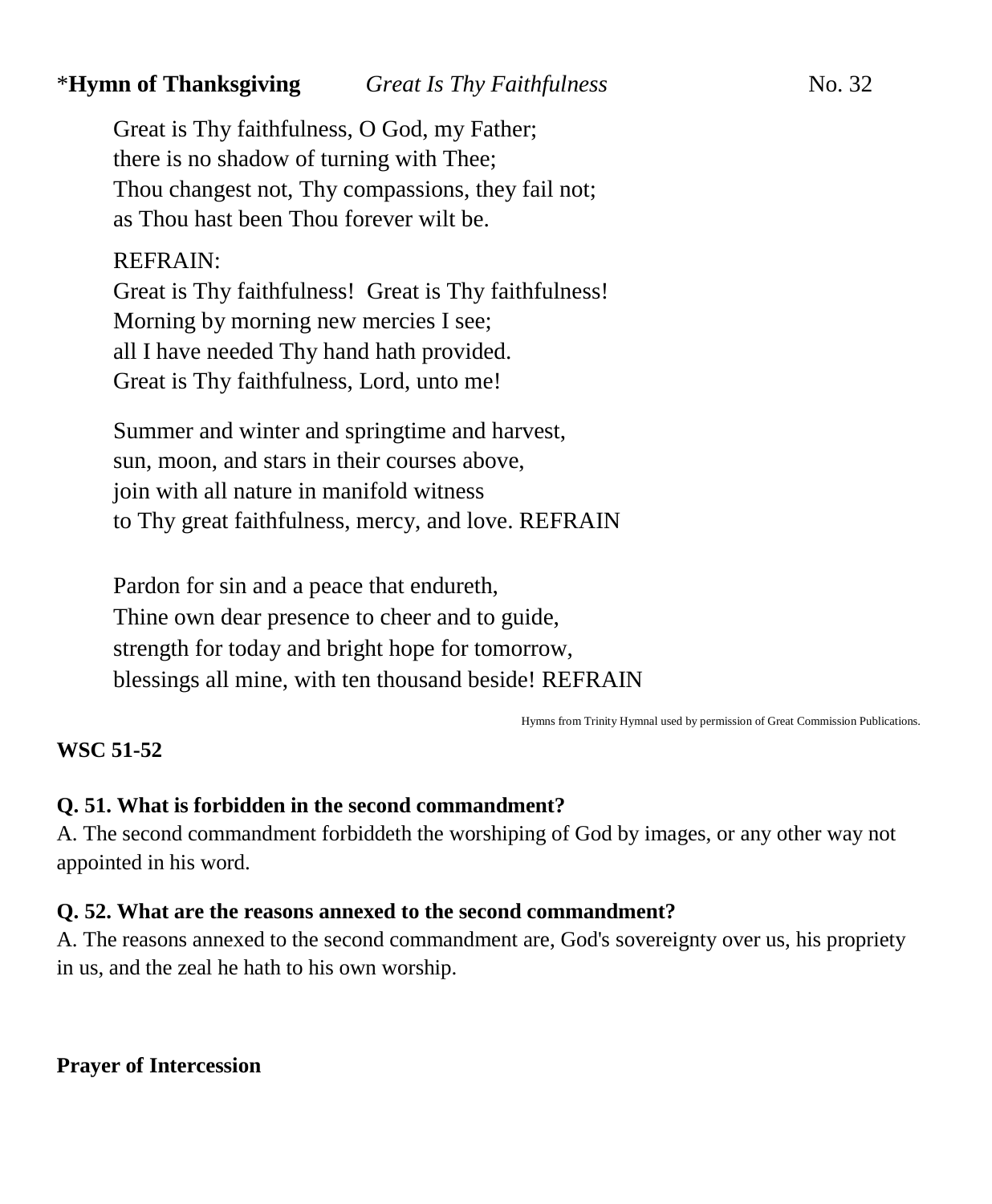### **Offering**

Special Music: *Amazing Grace* Arg. Erickson & Gretzinger

# \***Doxology** No. 731

Praise God, from Whom all blessings flow; Praise Him, all creatures here below; Praise Him above, ye heav'nly host; Praise Father, Son, and Holy Ghost. Amen.

Hymns from *Trinity Hymnal* used by permission of Great Commission Publications.

# **\*Hymn of Preparation** *A Mighty Fortress Is Our God* No. 92

A mighty fortress is our God, a bulwark never failing; our helper He amid the flood of mortal ills prevailing. For still our ancient foe doth seek to work us woe; His craft and pow'r are great; and armed with cruel hate, on earth is not His equal.

Did we in our own strength confide, our striving would be losing; were not the right man on our side, the man of God's own choosing. Dost ask who that may be? Christ Jesus, it is He, Lord Sabaoth His name, from age to age the same, and He must win the battle.

And though this world with devils filled, should threaten to undo us, we will not fear, for God hath willed His truth to triumph through us. The prince of darkness grim, we tremble not for him; his rage we can endure, for lo! his doom is sure; one little word shall fell him.

That Word above all earthly pow'rs, no thanks to them, abideth; the Spirit and the gifts are ours through Him who with us sideth. Let goods and kindred go, this mortal life also; the body they may kill: God's truth abideth still; His kingdom is forever.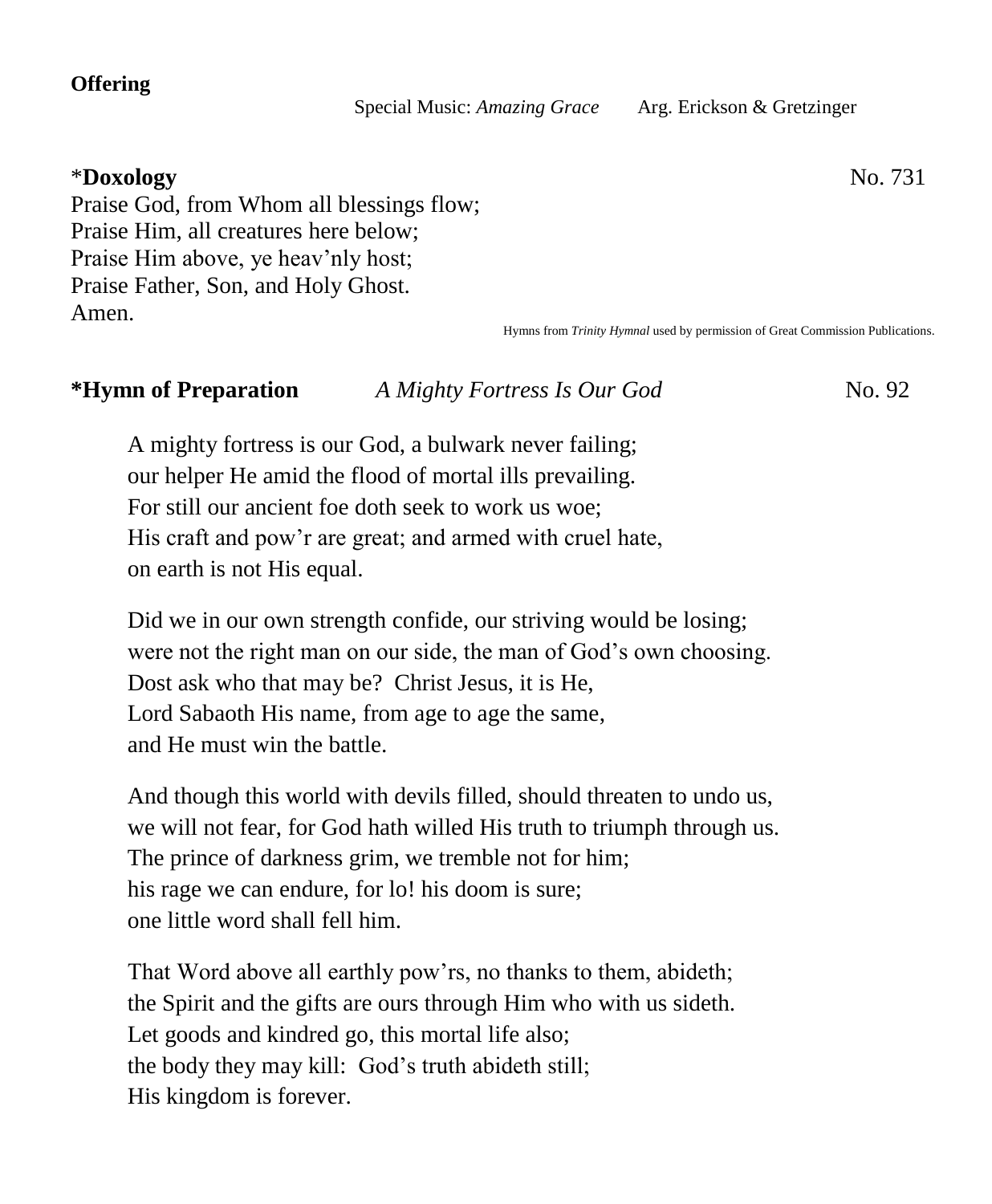**Sermon** Luke 17:20-37

1. The Timing of the Kingdom

2. The Preparations for the Kingdom

3. The Place of the Kingdom

# Questions:

- 1. Why is the kingdom of God such a prominent feature in Jesus teaching? How does it give us direction is how we are to be living and what we are to be doing? How does it point us back to the local church?
- 2. How are we to prepare ourselves for life in Christ's kingdom? How does GSPC factor into these preparations?
- 3. How did Lot's wife wrongly prioritize the earthly over the spiritual? What are some ways that we can do that in our own lives?
- 4. Why are speculations about specifics in End Times matters largely unhelpful?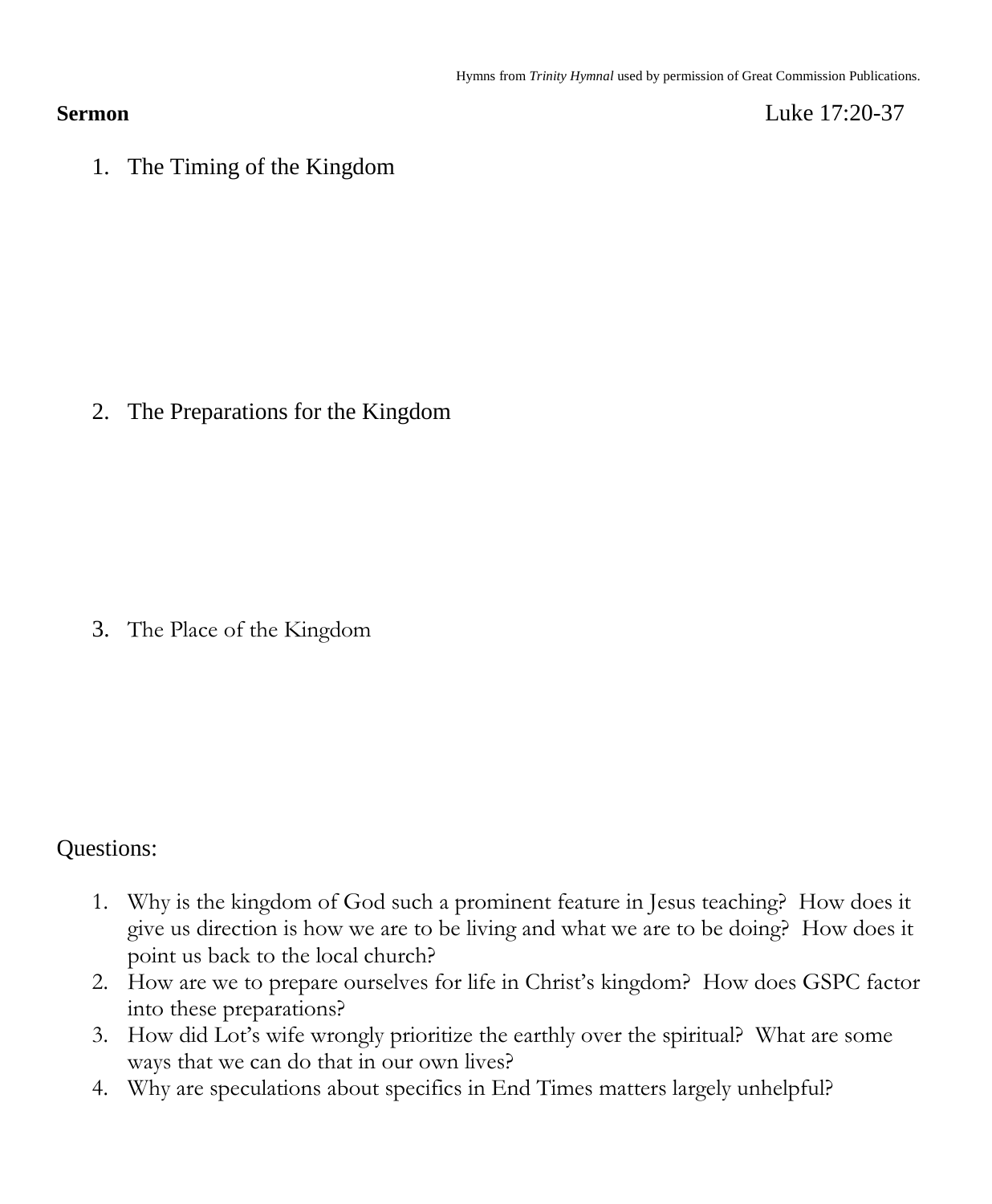Now thank we all our God with heart and hands and voices, who wondrous things hath done, in whom His world rejoices; who from our mothers' arms, hath blessed us on our way with countless gifts of love, and still is ours today.

O may this bounteous God through all our life be near us, with ever-joyful hearts and blessed peace to cheer us; and keep us in His grace, and guide us when perplexed, and free us from all ills in this world and the next.

All praise and thanks to God the Father now be given, the Son, and Him who reigns with them in highest heaven, the one eternal God, whom earth and heav'n adore; for thus it was, is now, and shall be evermore.

Hymns from *Trinity Hymnal* used by permission of Great Commission Publications.

# **\*Benediction**

# **\*Gloria Patri** No. 735

Glory be to the Father, and to the Son, and to the Holy Ghost; as it was in the beginning, is now, and ever shall be, world without end. Amen, amen.

Hymns from *Trinity Hymnal* used by permission of Great Commission Publications.

# **Postlude** *Selection by CE*

**\* Congregation:** Please stand as able.

**Piano, Organ, Guitar** Chris Erickson **Guitar** Liam Gretzinger **Intercessory Prayer** Non-Lindborg **Yon Lindborg**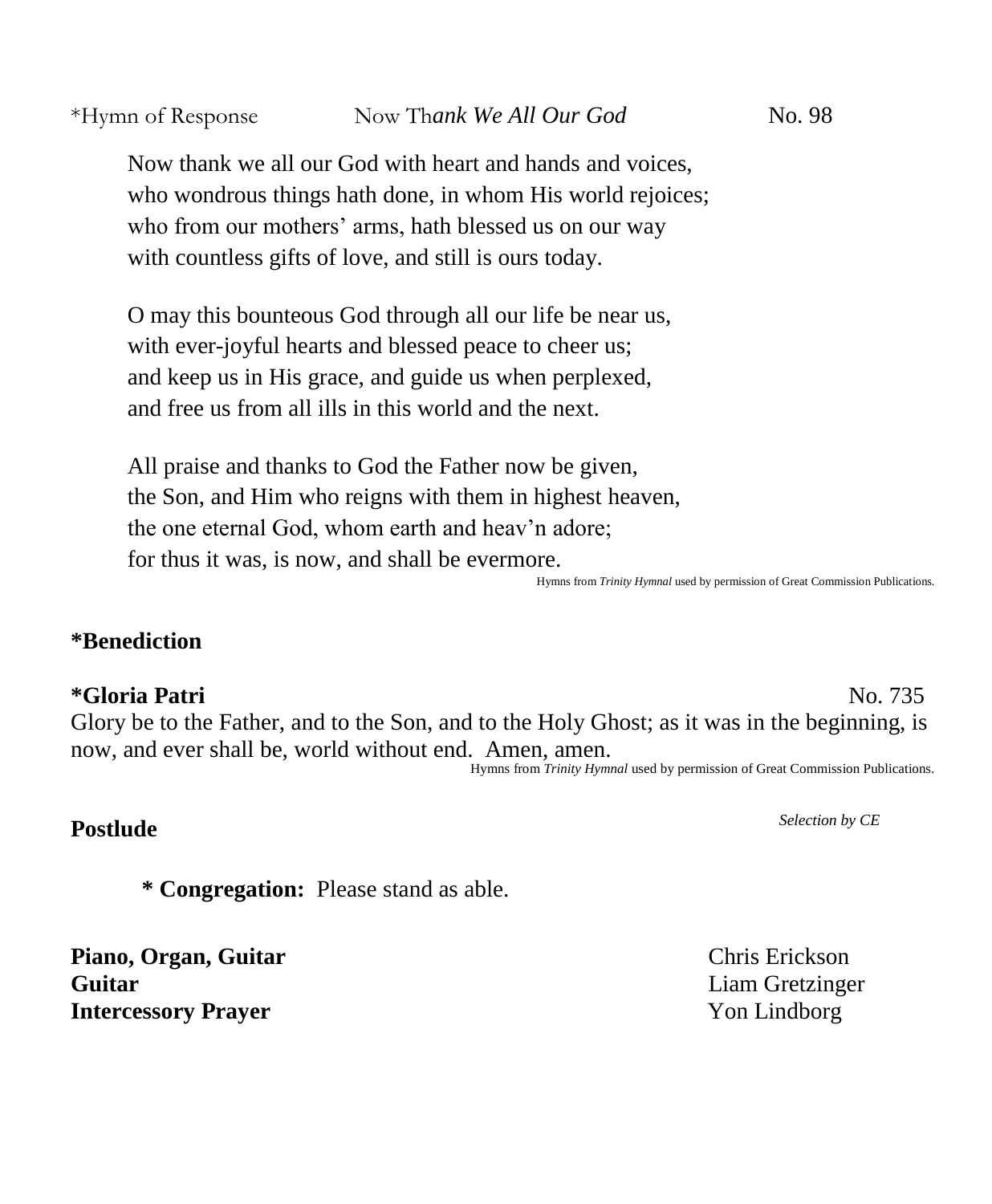# **Weekly Calendar**

|                 | <b>DATE</b>                    | <b>TIME</b><br><b>EVENT</b>                                             |
|-----------------|--------------------------------|-------------------------------------------------------------------------|
| <b>SUN 8/22</b> | 10:30 AM                       | <b>Worship Service</b>                                                  |
| <b>SUN 8/29</b> | 10:30 AM                       | <b>Worship Service</b>                                                  |
| <b>WED 9/1</b>  | $6:00$ PM                      | <b>Family Night</b>                                                     |
| <b>SUN 9/5</b>  | 10:30 AM                       | <b>Worship Service-LORD's Supper</b><br><b>Officer Nominations</b>      |
| <b>THUR 9/9</b> | 6:30 PM                        | Men's Study                                                             |
| <b>SUN 9/12</b> | 9:30 AM<br>10:30 AM<br>5:30 PM | <b>Sunday School</b><br><b>Worship Service</b><br><b>Annual Hayride</b> |
|                 |                                |                                                                         |

# **Serving the Lord**

|                           | 8/22     | 8/29       | 9/5            | 9/12     | 9/19        | 9/16         |
|---------------------------|----------|------------|----------------|----------|-------------|--------------|
|                           |          |            |                |          |             |              |
| <b>AM Nursery</b>         | Felicia  | Kathleen   | Yon            | Lorrie   | Felicia     | Kathleen     |
| <b>Greeters</b>           | Martha   | Lash Fam   | Alice          | Phyllis  | Cherie Lee  | Dar          |
| <b>Treats</b>             | N/A      | N/A        | N/A            | N/A      | N/A         | N/A          |
| Serve/Cleanup             | N/A      | N/A        | N/A            | N/A      | N/A         | N/A          |
| <b>Audio</b>              | Joel     | Josh       | Grayden        | Jim      | <b>B</b> en | Forrest      |
|                           | Tummond  | Alderson   | Lash           | Martin   | Armstrong   | Carleton     |
| <b>Elder of the Week</b>  | Lindborg | Gretzinger | <b>Hrivnak</b> | Lindborg | Gretzinger  | Lindborg     |
| <b>Deacon of the Week</b> | Jason    | Jim        | Jason          | Jim      | Jason       | Jim          |
| <b>Communion Prep</b>     | N/A      | N/A        | Sep 9/5-       | N/A      | N/A         | Oct $10/3 -$ |
|                           |          |            | Lindborg       |          |             | Hrivnak      |
|                           |          |            |                |          |             |              |